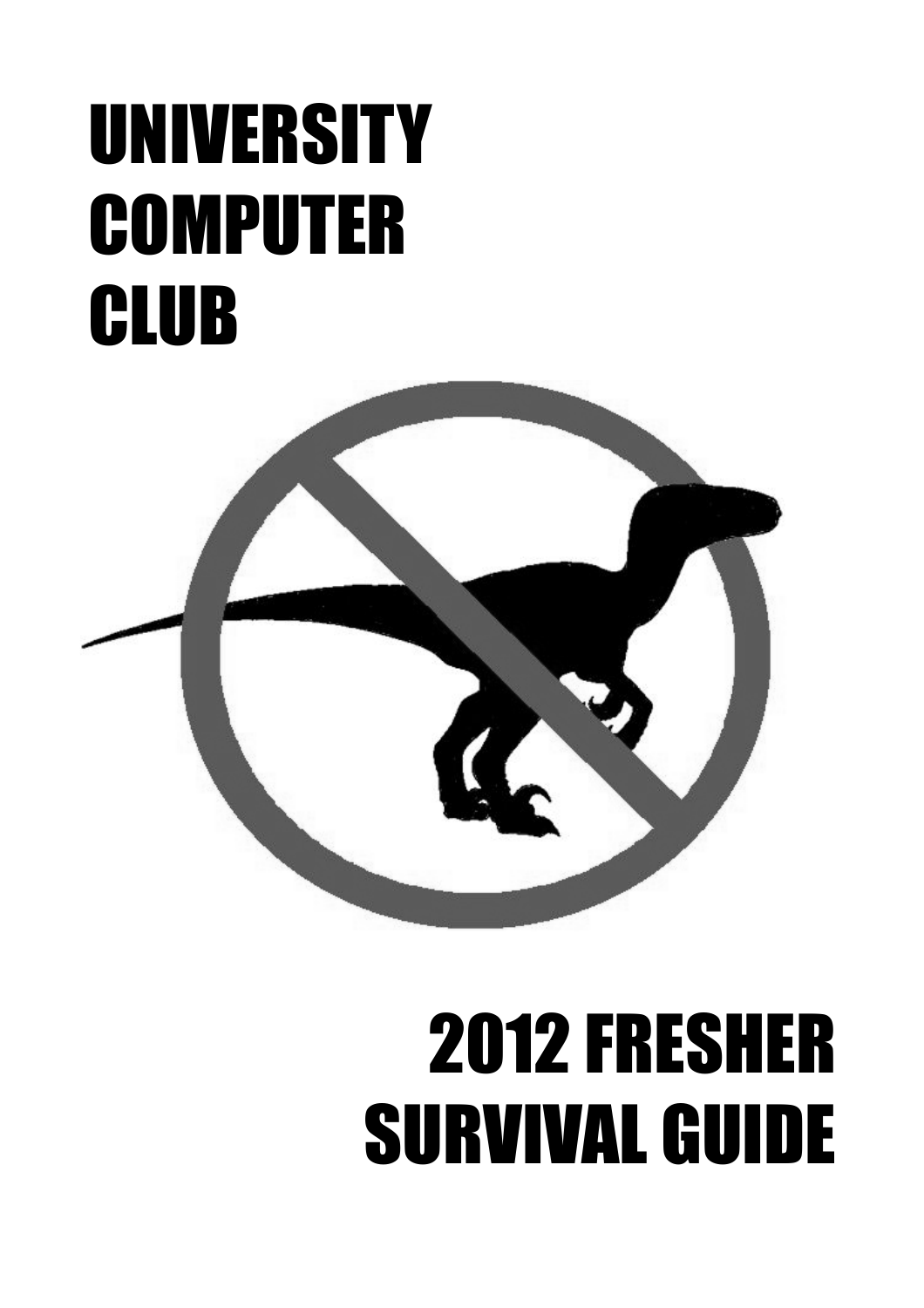# **President's Welcome**

Welcome to the University Computer Club! UCC is a social and technical club for anyone who has an interest in computer science. Whether you're here for the gaming, the software and hardware development, or just want somewhere to hang out and socialise with interesting people between lectures, I'm sure you will love it. UCC members in the past have left<sup>[1](#page-1-0)</sup> with lifelong friends, great stories to tell, and an amazing amount of contacts and skills – all you have to do is get involved!

We all know that the start of uni is an information overload of epic proportions, so here is a guide in nice, big writing, with some easy, sequential steps to get you installed and configured for the club with enough memory spare for some actual university content. It will guide you through finding the clubroom (it's quite well hidden), getting your account set up, getting access to the noms in our coke and snack machines, and then all the other stuff like how our carrier-pigeon and smoke-signal systems work. Don't do these things out of order or you will experience much pain.

I strongly encourage you to attend the fresher welcome night at the end of first week – UCC will apply hot pizza to you, and it's a great opportunity to meet all the other freshers, especially if you are considering running for Fresher Rep at the Annual General Meeting in second week.

All the best for 2012!

Andrew (Bob) Adamson President, 2011



<span id="page-1-0"></span>1 Or not left, as UCCans tend to stay members for a really long time after university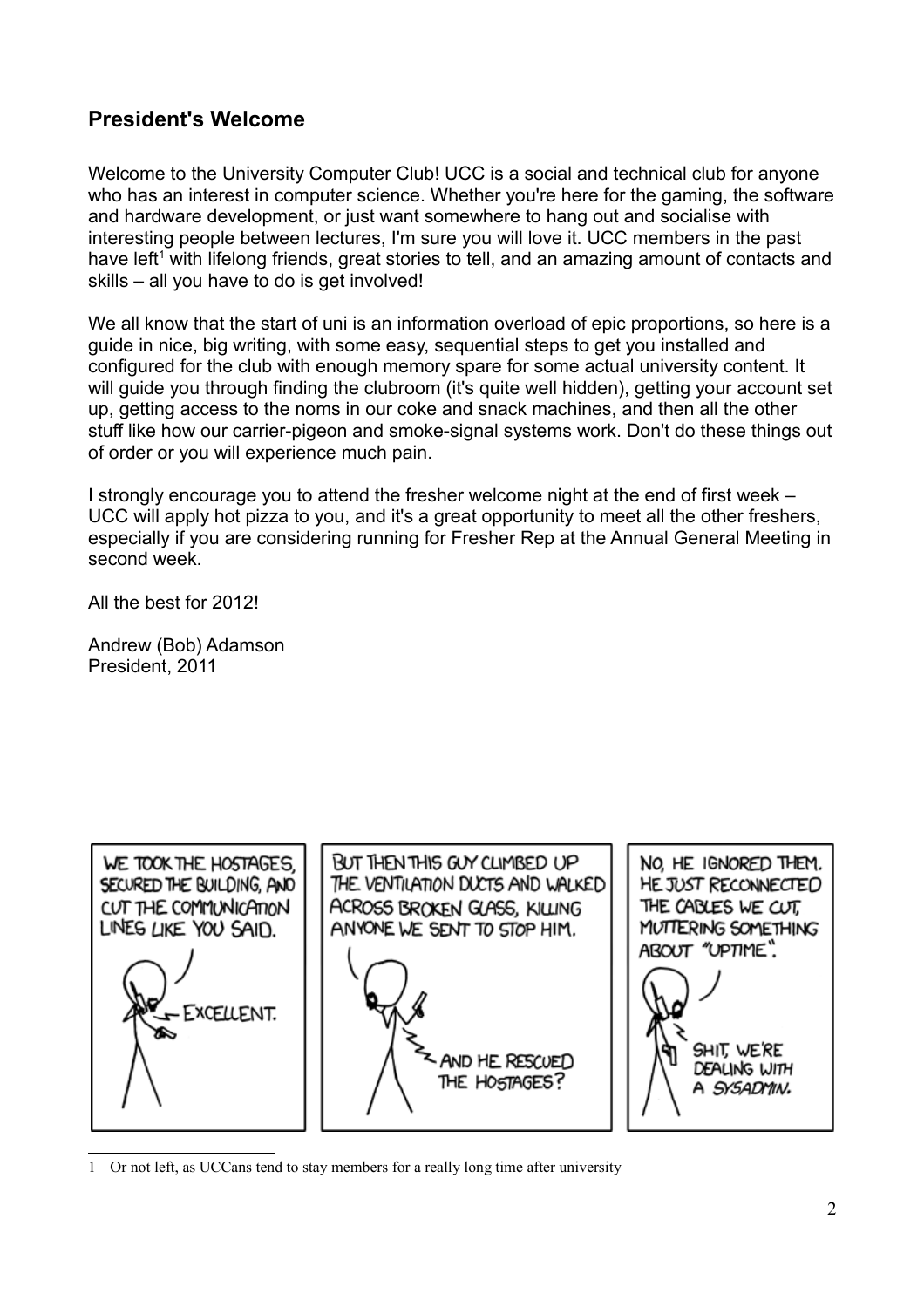# **Step 1: Find the clubroom**

UCC is a social club, and our clubroom is the hub. To find the clubroom, follow the maps on the bottom of this page, starting from the carpark outside the tav. Follow the arrow on the aerial picture to get to the Cameron Hall door, then go up the stairs to the second floor and follow the bottom map. If you see a coke machine and a snack machine, you are in the right place. The clubroom has lots of computers and a couple of couches. If you have accidentally walked through a TARDIS door and find yourself surrounded by books and a fridge, you're in UniSFA<sup>[2](#page-2-0)</sup> – try the other door in that corridor, or just ask someone who looks less confused than you.

The UCC is usually open from about 9am (after the first door member arrives from 8am lectures) until 11pm (when UWA Security kick us out). It is also sometimes open on weekends.



You can see if the clubroom is open via the Internet by using the webcams<sup>[3](#page-2-1)</sup>



<span id="page-2-0"></span><sup>2</sup> Words in italics are defined in the Glossary.

<span id="page-2-1"></span>3 http://webcam.ucc.asn.au/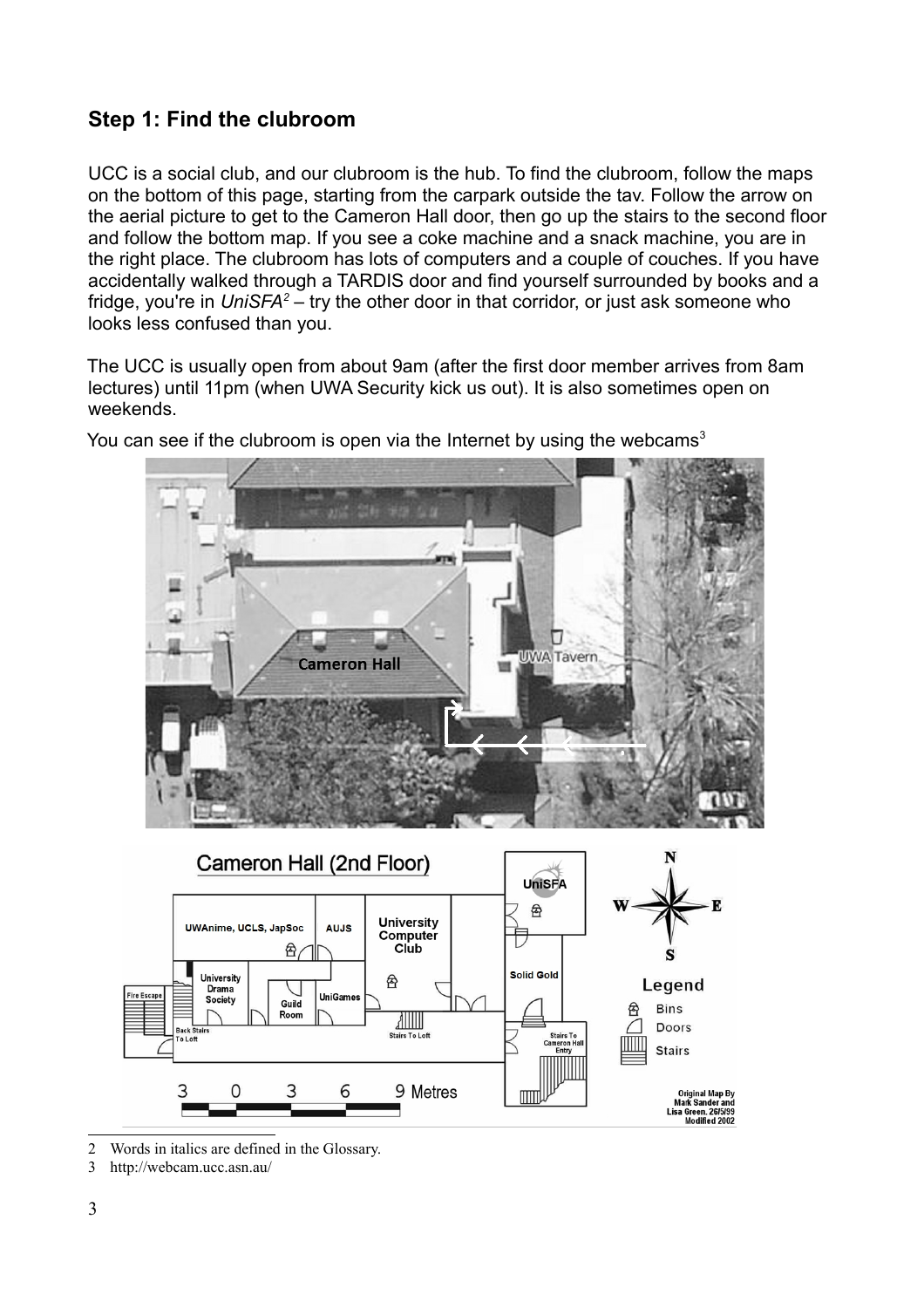### **Step 2: Set up your account**

One of the reasons for joining the UCC is to get a machine account. Machine accounts give you access to all of the UCC machines (with a few exceptions), as well as email, a web presence and many other benefits.

To set up your UCC account, you will need to go the UCC clubroom (see the map near the front of this guide) and find a *Wheel* or *Committee* member. If you go up to the clubroom on O'Day there will probably be a *Wheel* member waiting for you. Otherwise, you'll have to shout out asking for help from a Wheel or Committee member.

Once you have secured your Wheel/Committee member, you'll need to show them your UCC membership sticker (which you got when you joined). You will also need to think of a user name for your account. Your user name will be used to log onto UCC machines, as well as for your email address and web page. For example, the user *murphy* will have the email address [murphy@ucc.asn.au](mailto:murphy@ucc.asn.au) and webspace accessible at [http://muphy.ucc.asn.au/.](http://muphy.ucc.asn.au/) While the Wheel/Committee member is hard at work, here are some interesting facts about UCC machines, accounts and the like.

UCC has been know to run a variety of hardware and different computer architectures, including x86[-64], PowerPC, SPARC and ARM, running operating systems like Mac OS X, Debian, Ubuntu, OpenSUSE and a general plethora of Linux distributions, OpenSolaris, Acess (written almost entirely by a member) and, of course, Windows.

Your UCC account will get you access to virtually every machine in the clubroom<sup>[4](#page-3-0)</sup>. Some restricted machines live in the machine room (the room with the locked glass door), and generally run important services, like networking. If you're interested in servers, ask a friendly wheel member to give you a tour.

There's lots more information about UCC machines on the website, and later in this guide. Your account enables you to remotely access many UCC services via SSH. SSH stands for Secure Shell and is used to remotely access machines from anywhere on the internet. Many UCC members use this feature (and a program called "screen") to maintain a permanent "lurking" presence on the IRC server.

At this point, you can sit down at any computer and log in with your freshly minted credentials. Do this now, you'll need it for the next step.

While you're waiting for the machine to log in, write your credentials below.

#### My UCC username:

My UCC email address:

#### My UCC web space:

#### Something to remember my password:

<span id="page-3-0"></span><sup>4</sup> Assuming no-one has broken any user login stuff since this was written, which is not a particularly safe assumption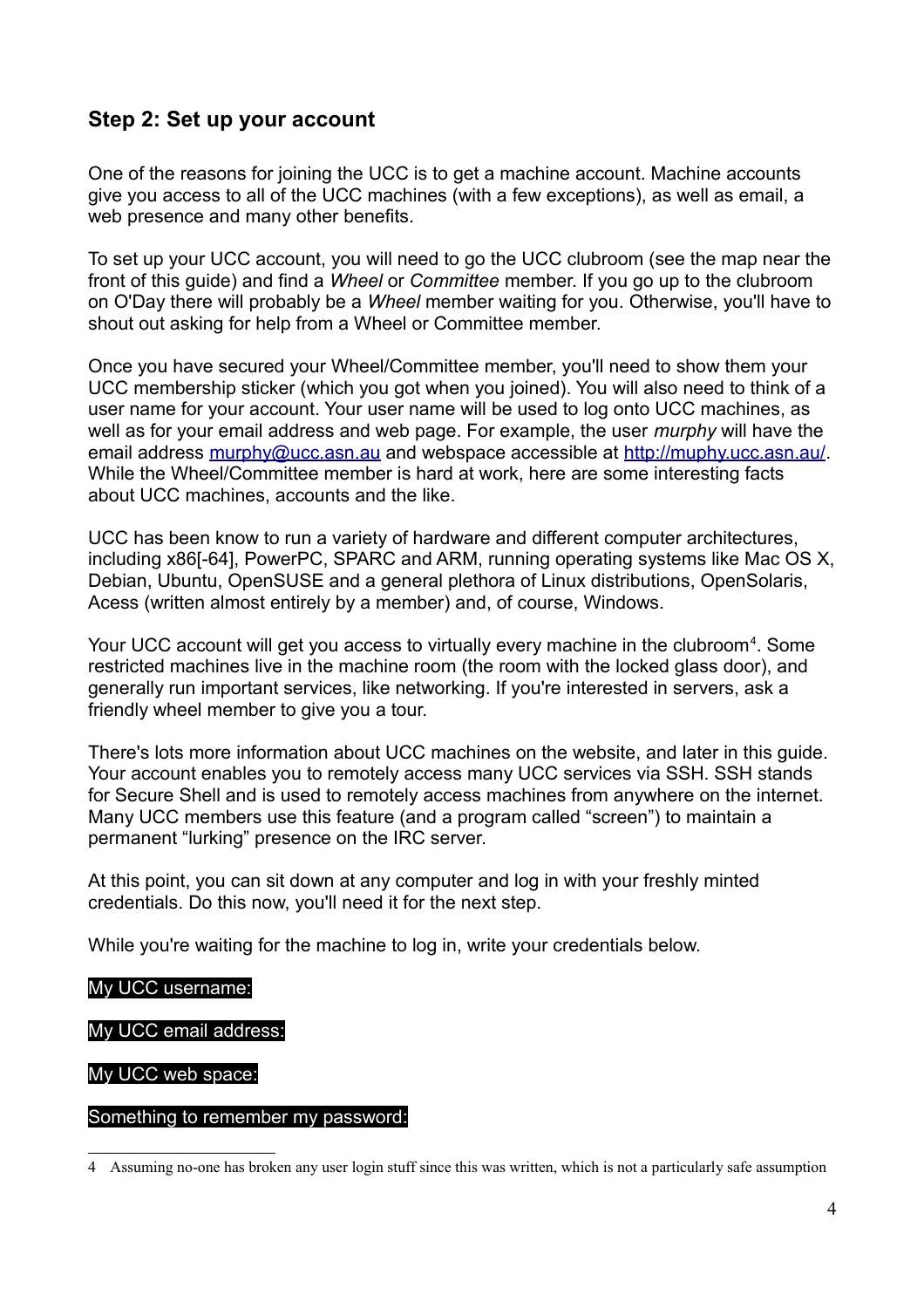# **Step 3: Your first encounter with `dispense'**

All first time members get \$5 of dispense credit to use for whatever they want out of the snack or coke machines.

Without a doubt, dispense is one of the most important systems in UCC. It's a mishmash of software and hardware, which over the years, has evolved from a simple way to electronically dispense drinks to a system which acts as your personal electronic wallet at UCC. Services, printing, phone calls, drinks and snacks can all be paid for with dispense. It even allows door group to open the electronic door lock. Dispense can be controlled from the command line, from the keypad on the snack machine, from the coke machine itself or even by swiping your student card over the snack machine's card reader for grininducing simplicity.

#### Step 3A: Run dispense on *motsugo*

#### **If at any point you get stuck, ask a friendly club member for help. We've all had to do this ourselves at one point.**

Dispense is not installed on the clubroom machines, instead it's installed on the servers.

- If you are on Windows, open PuTTY. Type "motsugo.ucc.asn.au" (or just "motsugo" when in the clubroom) into the server field, and click connect. If asked to trust the server, click yes. Use your freshly minted UCC username and password to log in (your password won't show on the screen, that's normal).
- If you are using Mac OS X or Linux, open a terminal (Terminal, Konsole or xterm). Type "ssh motsugo.ucc.asn.au", and if asked if you trust the machine, type "yes" and press enter. Type your password when prompted, then hit enter.
- All going well, you should now be presented with a prompt looking something like "motsugo:~> ". Congratulations, you are now logged into *motsugo*.
- Type "dispense" (without the quotes) and press enter, a menu should show up.
- Welcome to dispense. UCC drink and snack machines do not accept money directly. To get at their delicious contents you will first need some Coke credit (don't forget, you've already got \$5... unless you've used it already!). The usual method of doing this to shout "Is anyone here on Coke?" in the clubroom. Assuming someone says "Yes!", you can ask them nicely to add some money to your account. After showing them the amount of currency you wish to have added (please, Australian dollars only), place it in the safe as they credit you, then purchase away!
- Use the arrow keys to navigate the menu, enter to select and 'q' to quit dispense. Enjoy!

#### Step 3B: Set up a PIN, use dispense from the snack machine

The snack machine has been connected to dispense. You can access dispense through the snack machine keypad. However, you need to set up your account for this. While you're logged into motsugo, type *ucc-set-pin* then enter. Do not use a valuable PIN (e.g. a bank PIN) because Wheel members can see user PINs... if they want to.

You'll be given a 5 digit UID after setting your pin. Write it down and memorise the PIN.

#### My UCC 5-digit UID:

You can now type in your 5-digit user ID, followed by your four digit PIN to authenticate on the snack machine (watch out for the '3' key, it's a little funny). Then you can type the two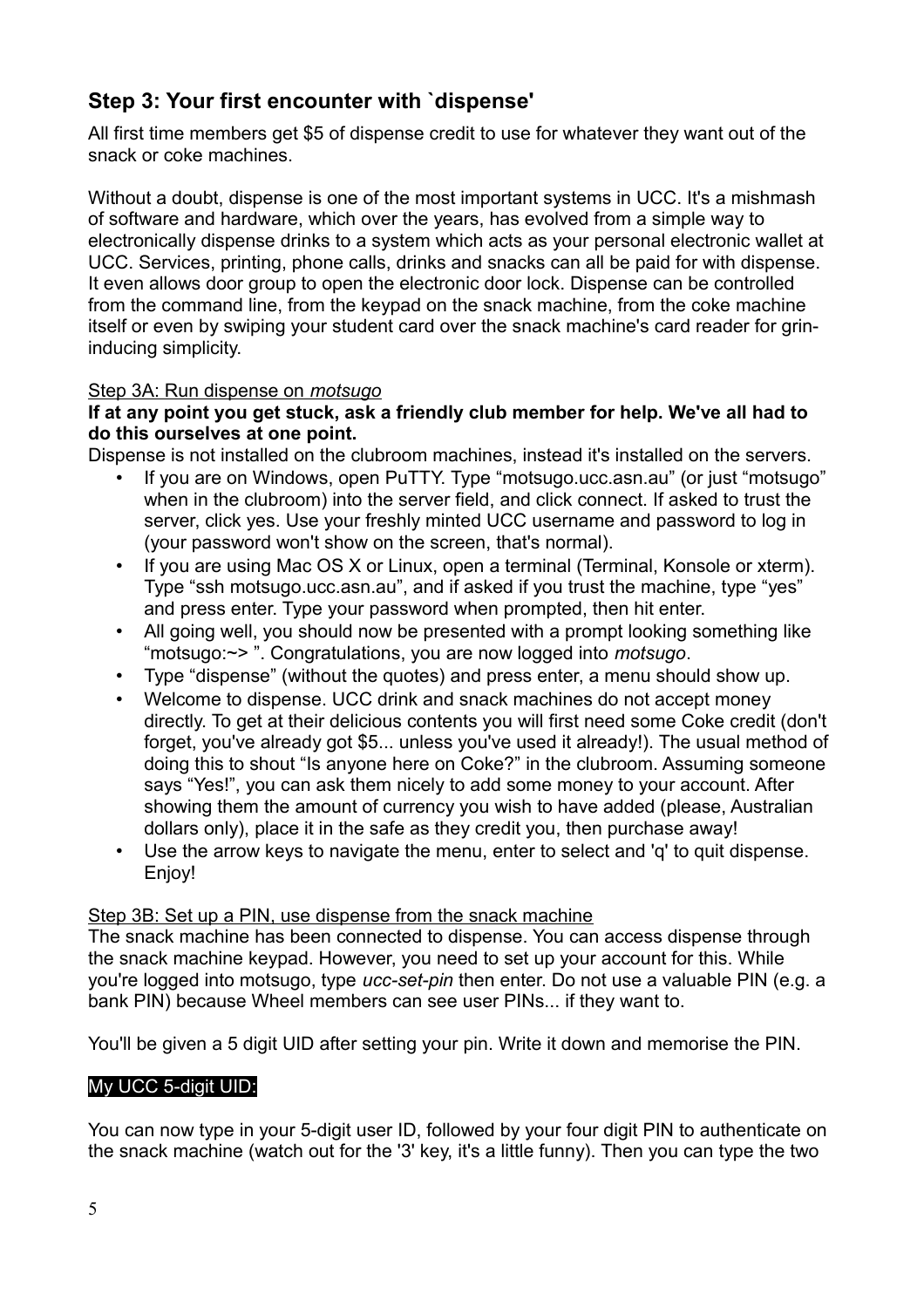digit codes for items in the snack machine, or a drink number followed by '8' (the machine will scroll the available drinks across the display after logging in; Coke is always '68'). If you are in the Door group, you can also use the machine to unlock the door.

#### Step 3C: Enroll your student card / SmartRider

To 'enrol' your student card, follow the above instructions to log into the snack machine, then hold your card to the reader for a few seconds (the machine will beep when it's enrolled). Once enrolled, simply swiping your card will log you in without entering your UID and PIN.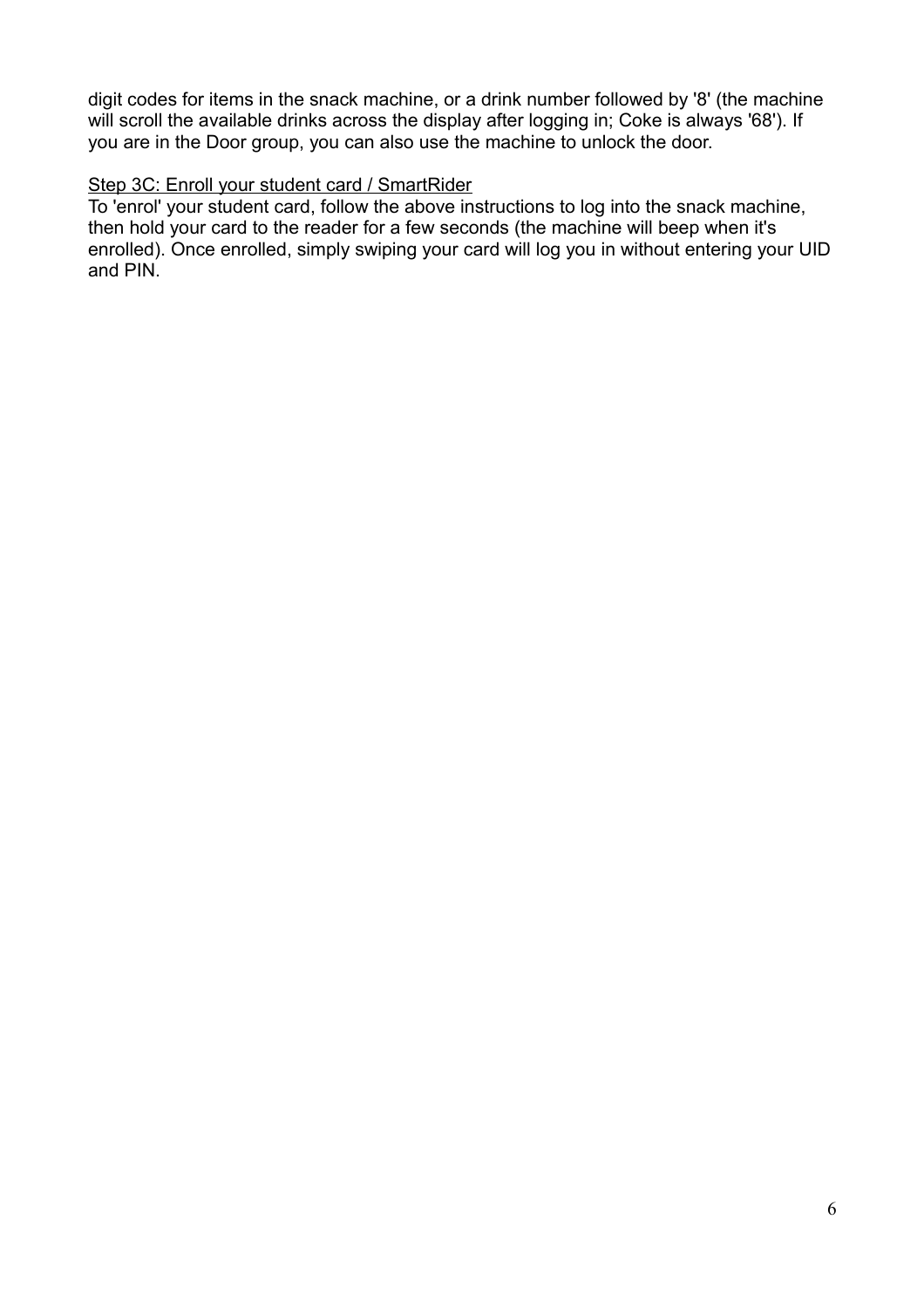# **Step 4: Email and mailing lists (carrier-pigeon system)**

#### *Reading or Redirecting Your UCC E-mail*

If you intend to become a member of any groups, it's important that you either read your UCC mail using a mail client (including our Webmail system<sup>[5](#page-6-0)</sup>), or forward it somewhere else (like a Gmail account). To forward your e-mail, create a *.forward* file in your home directory and enter your preferred e-mail address in it. Gmail can also be configured to automagically fetch your mail.

#### *Mailing Lists*

The UCC mailing lists are the best way of getting in touch with other UCCans. Many of our members are not able to be around the clubroom due to work commitments, or because they are no longer in Perth. Yet still these members retain a partially active interest in the club through its mailing lists. UCC hosts numerous mailing lists, for all manner of topics, browsable via the web interface listed above.

The UCC has a number of lists that you might be interested in:

- *ucc-announce* all new members are automatically subscribed to this list
- *ucc* the general discussion list, most of UCC's discussion takes place on this list, as well as announcements for informal events like parties and trips to the pub (when you're old enough). Most UCCans are subscribed to this list, and you were asked if you want to join this list on your membership form. If you said no, subscribe now.
- *committee* the open committee list, anyone interested in committee matters can sign up to this mailing list. The committee also has a private list for sensitive matters: *committee-only*.
- *tech* the list for discussing the UCC's hardware and computers. General computer discussion should take place on the *ucc* list instead.

You can subscribe to mailing lists from our very retro interface at <http://lists.ucc.gu.uwa.edu.au/mailman/listinfo>

<span id="page-6-0"></span><sup>5</sup> http://webmail.ucc.asn.au/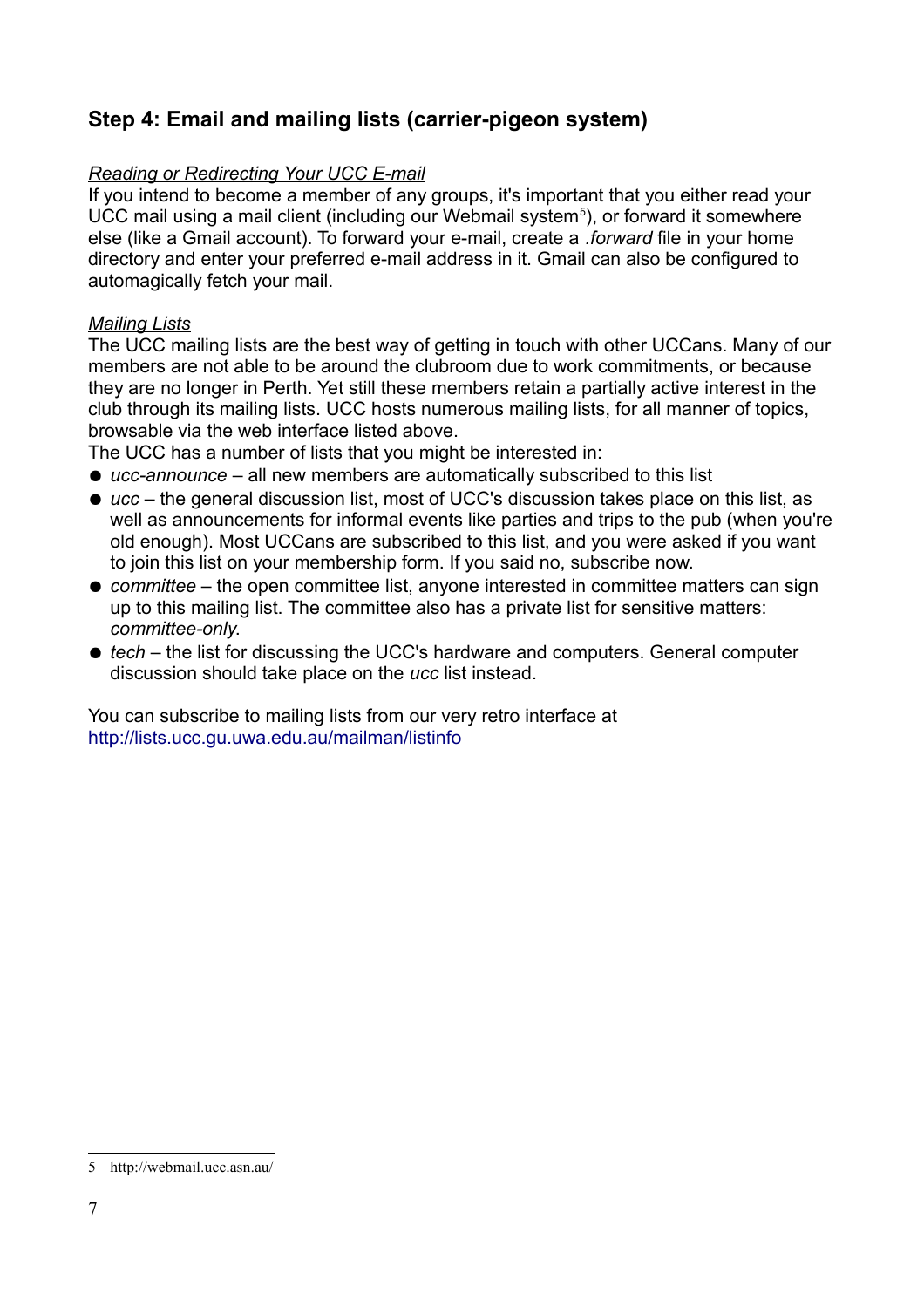# **Step 5: IRC (smoke-signal system)**

Without a doubt, the easiest way to waste time in or out of UCC is chatting on our Internet Relay Chat (IRC) server. It's also a great way to get help with problems you're having at UCC, with computers generally, or with Uni life.

The best way to get on our server is to SSH to UCC (see the Computer Facilities section) and then type irssi -c irc.ucc.asn.au. After you've connected, you can type "/join #ucc" to join the UCC channel. A number of members run irssi within screen, which lets their chat persist between logins, so you may also wish to.

Alternatively, you can try connecting from home with mIRC or XChat – connect to the server irc.ucc.asn.au and join the channel #ucc.

Beware – some denizens of IRC are a bit strange, and UCC's server is no exception. Keep your sense of humour firmly engaged at all times. For a sample of this humour, we suggest reading the Quote Database at<http://zanchey.ucc.asn.au/qdb/>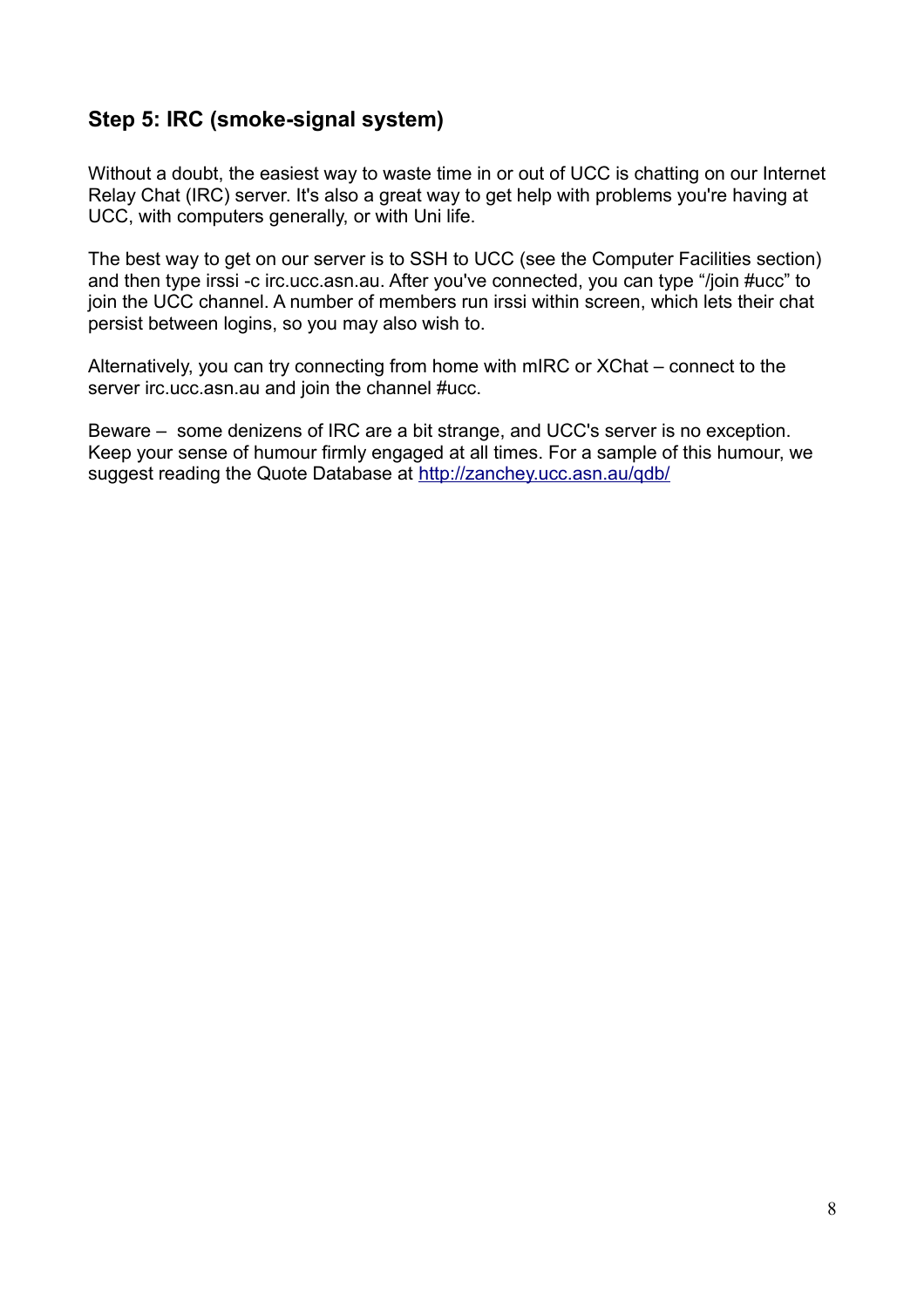# **Step 6: Events & Projects**

UCC runs a number of events throughout the year, significantly more than many of the other clubs on campus. You can see a selection of events planned for 2012 on the next page. Not all of our events are computer-ish in nature. However, a significant portion of them are (we are a computer club, after all). Events include LAN gaming nights, the birthday dinner and of course the Fresher's Welcome. We have also run the occasional programming competition. UCC members also throw a number of informal parties throughout the year, which members are free to attend at their own risk.

Events, both formal and informal, are announced on one of the *mailing lists[6](#page-8-0)* and the website<sup>[7](#page-8-1)</sup>. There are two mailing lists commonly used for events: *ucc-announce* and *ucc*.

#### **Projects**

At any one time, you're pretty much guaranteed to find a few UCCans working on projects in and around the clubroom, usually at the detriment of their studies. The sum of the UCC's membership covers pretty much everything you could ever want to know on topics like electronics, computer programming, physics, internet memes, astronomy, web design, robotics, civil engineering and even things like medicine, music and the fine arts. You may have to ask on the ucc mailing list to find some of these people, but they are usually very willing to help.

UCC has had various projects completed in recent years, including (but definitely not limited to!) upgrading our snack and drinks machine, providing an OpenID service and running automated tests on the GNOME desktop environment.

Some projects running at the start of 2012 include:

- Cameron Hall 3D Mapping the clubroom's residence in 3 dimensions.
- Drinks machine upgrade Replacing the aging innards of our aging Coke machine to use new technology
- Kerberos tinkering and deployment for the clubroom
- Replacing the door reed sensors and reimplementing the ucc door status server
- Automating the virtual machine creation process so any member can easily spin up a VM

Information on various club projects can be found on the wiki $<sup>8</sup>$  $<sup>8</sup>$  $<sup>8</sup>$ . If you have a project of your</sup> own, mention it to some people. Ask around for help in the clubroom and on the mailing list. You'll likely find some help from other members, if you ask politely.

<span id="page-8-0"></span><sup>6</sup> UCC mailing lists can be found at http://lists.ucc.asn.au

<span id="page-8-1"></span><sup>7</sup> http://ucc.asn.au/infobase/events

<span id="page-8-2"></span><sup>8</sup> http://wiki.ucc.asn.au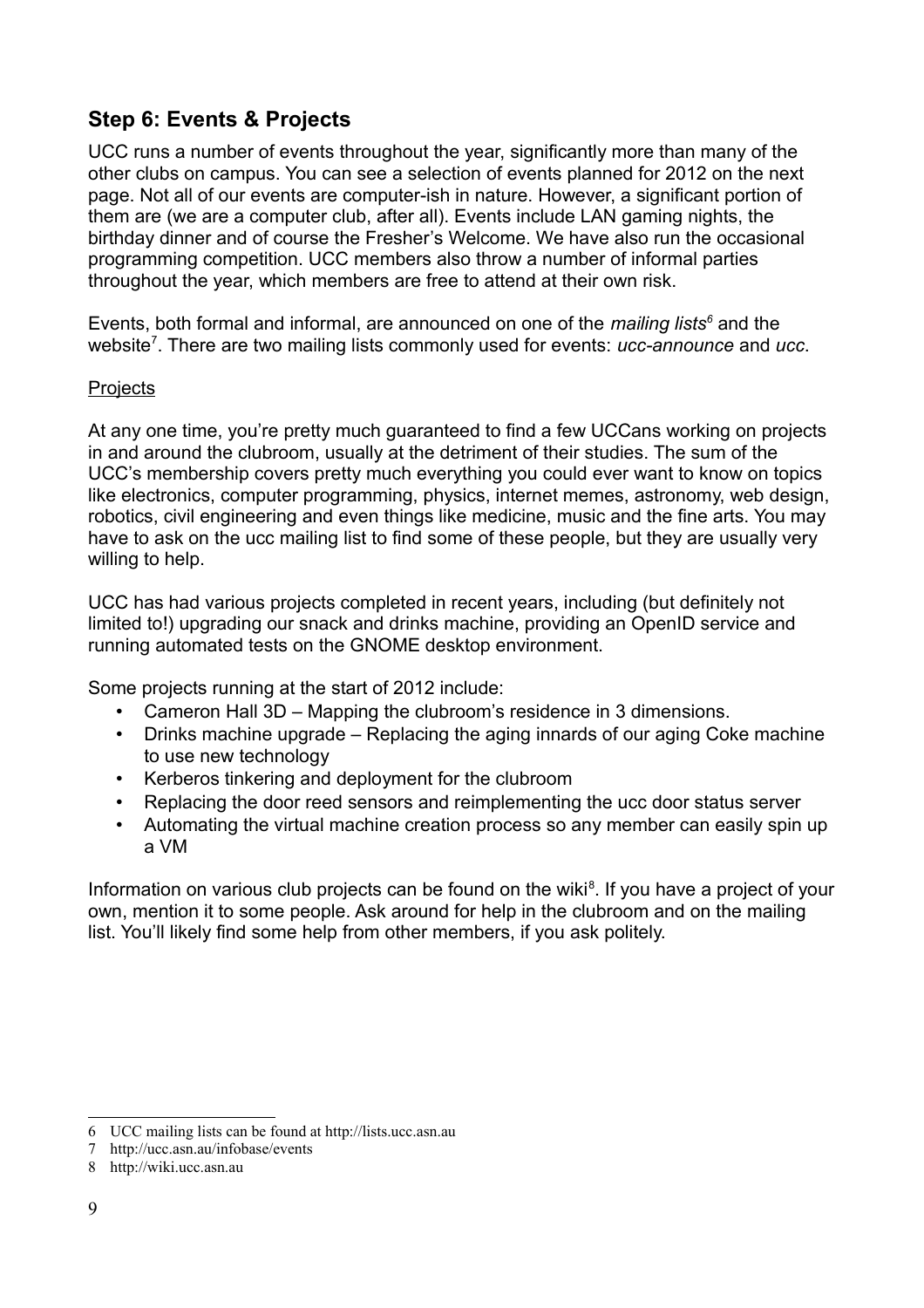## **Events in 2012**

(organisation/dates subject to change)

#### **UCC Fresher's Welcome Date: Friday 2nd March Time: 6pm**

#### **Location: UCC Clubroom**

The Fresher's Welcome exists to welcome you, as a new member, into the club. There will be a number of older members around to chat with. This is a great event to get to know some people and put faces to names. First time members get **FREE** pizza.

#### **UCC Annual General Meeting Date: Tuesday 13th March Time: 1:00pm (Common lunch hour) Location: Guild Council Meeting Room**

The AGM is the meeting at which the new UCC committee will be elected for 2012. The only way to be represented is to attend. At the AGM you can run for, and vote for, the various committee positions. As a fresher, you should attend in order to run for the position as Fresher Representative. If you don't know where the Guild Council Meeting Room is, arrive in the UCC a little early and follow the mass exodus.

#### **Easter LAN**

#### **Date: UWA Easter Holidays (April)**

**Time: 3:00pm – 10:00am**

#### **Location: Cameron Hall Loft (above the UCC Clubroom)**

UCC runs a LAN party once every two months or so. These are your best chance to play against other UCCans at the LAN games choice. LANs are **FREE** for members, but friends are most welcome (at an additional cost of \$5 or so).

> **UCC::Progcomp Date: 14th May Time: Midday Location: UCC Clubroom**

If you are good at programming or like the board game Stratego, or even just one of those, you should enter UCC::Progcomp! Stratego is a popular board game of incomplete information, and there is plenty of room for different tactics, simple and complex. There are also prizes. For more information, visit the competition website at [http://progcomp.ucc.asn.au,](http://progcomp.ucc.asn.au/) and join the *irc channel* #progcomp. We might also hold other competitions later in the year.

**Quiz Night Date: TBA Time: TBA**

#### **Location: The Guild Tavern**

UCC and UniSFA run a quiz night annually. The quiz night is a hilarious evening of silly games, answering questions (ranging from the slightly obscure to incredibly obscure), and hurling (verbal) abuse at the judges – but not too much. In theory, prizes are awarded for those teams who answer the most questions correctly. In practice the judges decide who wins based on a complicated system of bribery. Needless to say, this is an 18+ event.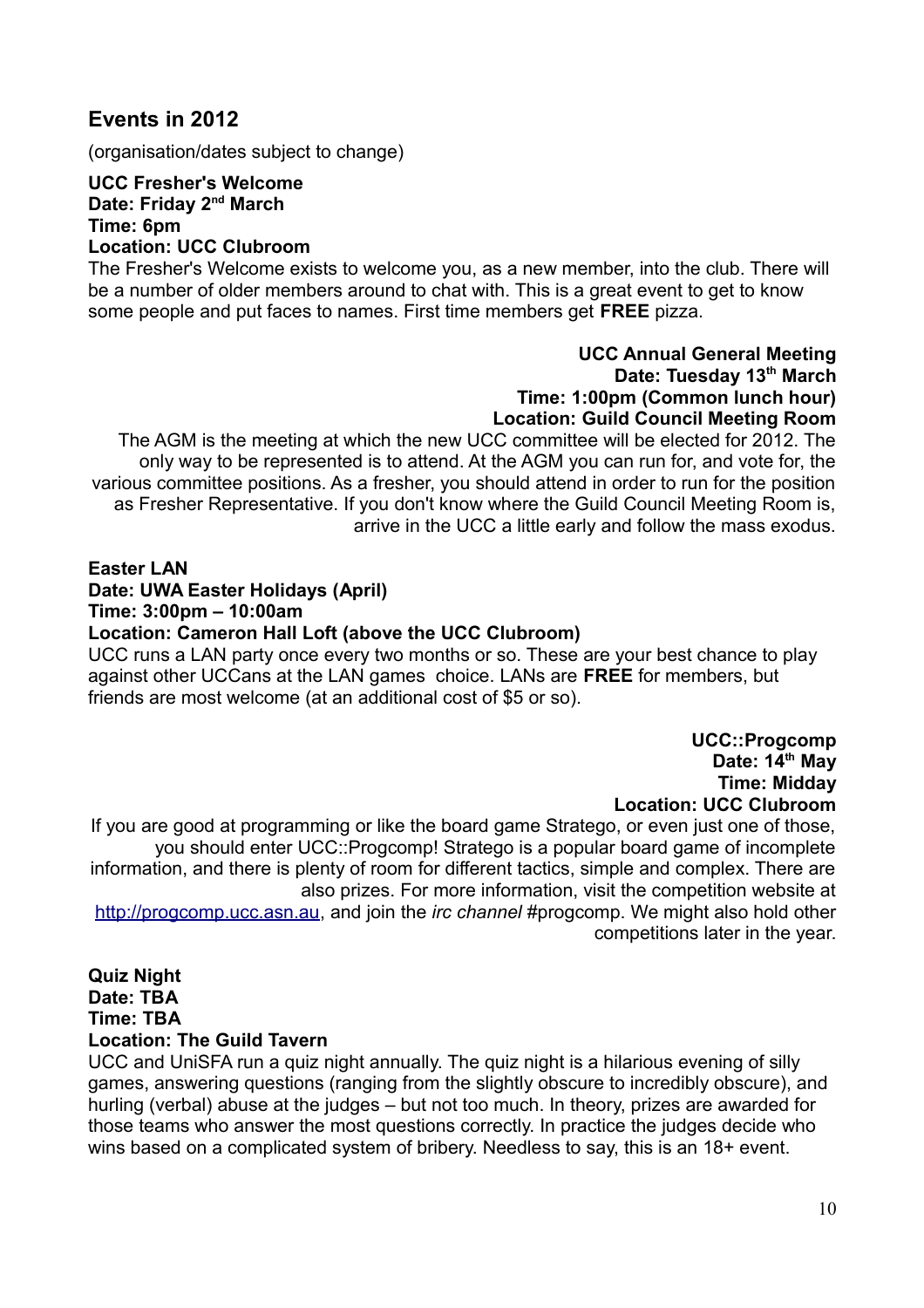Once a year, all of the clubs in Cameron Hall get together and hold a night of fun to raise money for charity. There is a cover charge, but you do get fed. More details to come later in the year. This is one of the bigger events of the year.

#### **UCC 38th Anniversary Dinner Date: September Time: TBA Venue: TBA**

UCC has its birthday. This year, UCC turns 38 (0x26). Dinner has been held at a number of locations over the years, but is always priced for students – previous venues have include the Santa Fe Restaurant in Subiaco, the Royal Perth Yacht Club, and the Royal Restaurant in East Perth.

> **Camp Date: Second semester Time: TBA Venue: TBA**

Last year UCC, Cassa and ComSSA held a joint computer clubs' camp, at the Woodman Point recreation centre. After the success of last year's camp, we will be looking to run another one this year. The camp involves a weekend of gaming, tech talks, and (for those who are inclined) physical activities such as swimming. Camp is a great way to get to know some of the more interesting members from not only UCC, but also the clubs from other universities.

**Other Events**

**UCC Committee Meetings Date: Weekly Time: TBA Venue: UCC Clubroom**

UCC Committee is fairly active, and holds weekly meetings throughout most of the year. All members are encouraged to attend committee meetings, and aside from the *mailing list* for committee, this is a good way to make your opinions heard.

Committee meetings typically involve shouting, death threats, and the spectacle of eight grown men arguing about what colour the club should paint its new bike shed.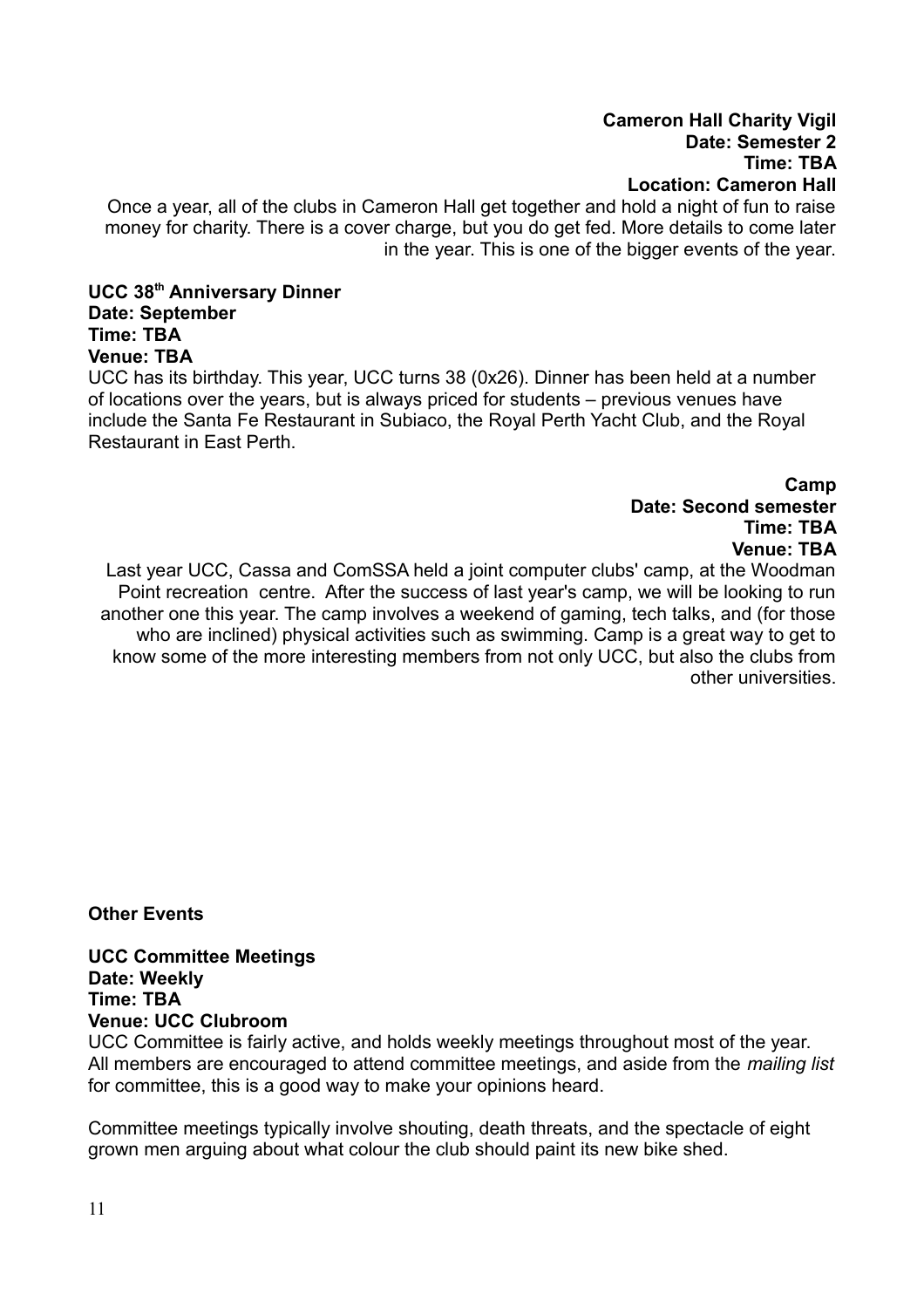# **Step 7: Learn about Cool Stuff we have/do**

#### Computing Facilities

You are welcome to use pretty much every machine you can see in the clubroom. There are also a number of servers in the machine room which you can log into via SSH (look for PuTTY or KiTTY on a Windows computer), including *mussel* and *motsugo*. There's a list later on in this guide.

Many of our machines run some flavour of UNIX (Linux, Mac OS X) so it might take a bit of time to learn how to use them. To help you out, we have included our *Common UNIX Commands* later on in this guide.

Wireless access is available with the SSID UCC. If you're having trouble, try asking someone with a laptop (if they're not too busy). We trust you not to abuse our connection (and we also monitor the connection).

#### Changing Your UCC Password

To change your password from a Linux or UNIX machine, use the command passwd. To change your password from a Windows machine, press Ctrl-Alt-Delete and select Change Password.

#### Tools and Hardware

UCC has a lot of tools (plenty of them are people!). Last year the tools got used for everything from making teenage mutant ninja turtles costumes to RC cars and regulated power supplies. Our collection includes a good soldering iron/rework station, a digital oscilloscope, a power drill, a jigsaw, numerous multimeters, as well as screwdrivers, various pliers, crimping tools, saws, crimping tools, a glue gun, more crimpling tools, prototyping gear, as well as various electronic and crimping tools. There is also a workbench area specifically for projects. All of these tools should be located in the big brown/orange tool cupboard (unless someone is lazy) and should be returned there afterwards (even if someone was lazy). Tools cannot just be borrowed; to avoid the wrath of the committee email [committee@ucc.asn.au](mailto:committee@ucc.asn.au) to ask permission first.

Check out<http://ucc.asn.au/sevices/tools.ucc>for a full list of tools'n'stuff.

When using UCC's tools, please do not use them to cut through live power cables or remove (and summarily lose) radioactive alpha emitters – safety first!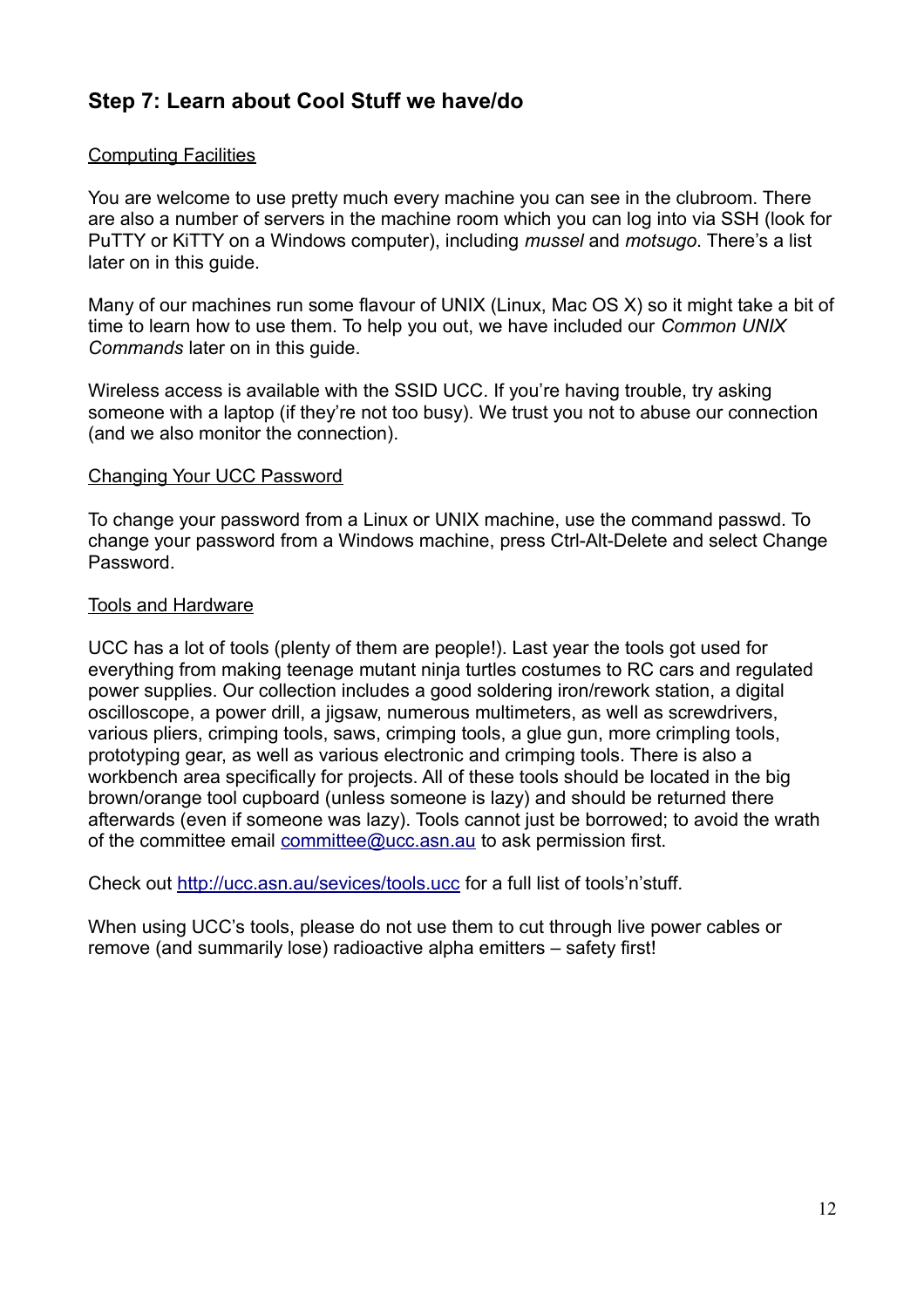#### Books

UCC has a large number of books we've picked up over the years. UCC also has a number of expensive, definitive texts on a variety of technical subjects. Topics include electronics, operating systems design, GUI programming and computer science. The book collection is pretty much uncatalogued and unsorted so you'll have to search for what you're looking for. Email [books@ucc.asn.au](mailto:books@ucc.asn.au) to ask if we have a title, and update <http://wiki.ucc.asn.au/TheftBook>if you borrow something. UCC rarely purchases books, but mail the committee if you think we really must own a certain title.

#### Getting Help

Sometimes you might get stuck trying to work out how to use a machine or something in the UCC, don't be afraid to ask for help. Not everything people do in UCC is easy to understand. Lots of stuff found in UCC is a bit complicated, and it might not be obvious how it works. Find someone who looks knowledgeable (and preferably not too busy) and perhaps ask them if they can help you out, else try the IRC channels (see Step 5), email [ucc@ucc.asn.au,](mailto:ucc@ucc.asn.au) or call 0118 999 881 999 119 7253.

#### Helping out

The clubroom is a shared space, so bear in mind you're sharing it. Putting rubbish in the bin, using headphones and keeping conversations to a reasonable volume so others can still talk are all helpful. If you see something that needs doing, like cleaning up, feel free to do it. This even includes fixing computers if they're not working so long as you email [tech@ucc.asn.au](mailto:tech@ucc.asn.au) with a summary of what you did. However, don't throw away any broken computers or electronics – someone else might be planning to fix it. There are several clean-ups a year when a group decision is made on what obsolete and broken hardware should be thrown out.

#### UCC Online

The UCC currently has a number of websites and online services available for members. Some UCC websites include:

| Homepage              | http://ucc.asn.au/            |
|-----------------------|-------------------------------|
| Webmail               | http://webmail.ucc.asn.au/    |
| <b>Mailing Lists</b>  | http://lists.ucc.asn.au/      |
| <b>Planet UCC</b>     | http://planet.ucc.asn.au/     |
| <b>Status Updates</b> | http://twitter.com/ucc_status |
| Webcams               | http://webcam.ucc.asn.au/     |
| Wiki                  | http://wiki.ucc.asn.au/       |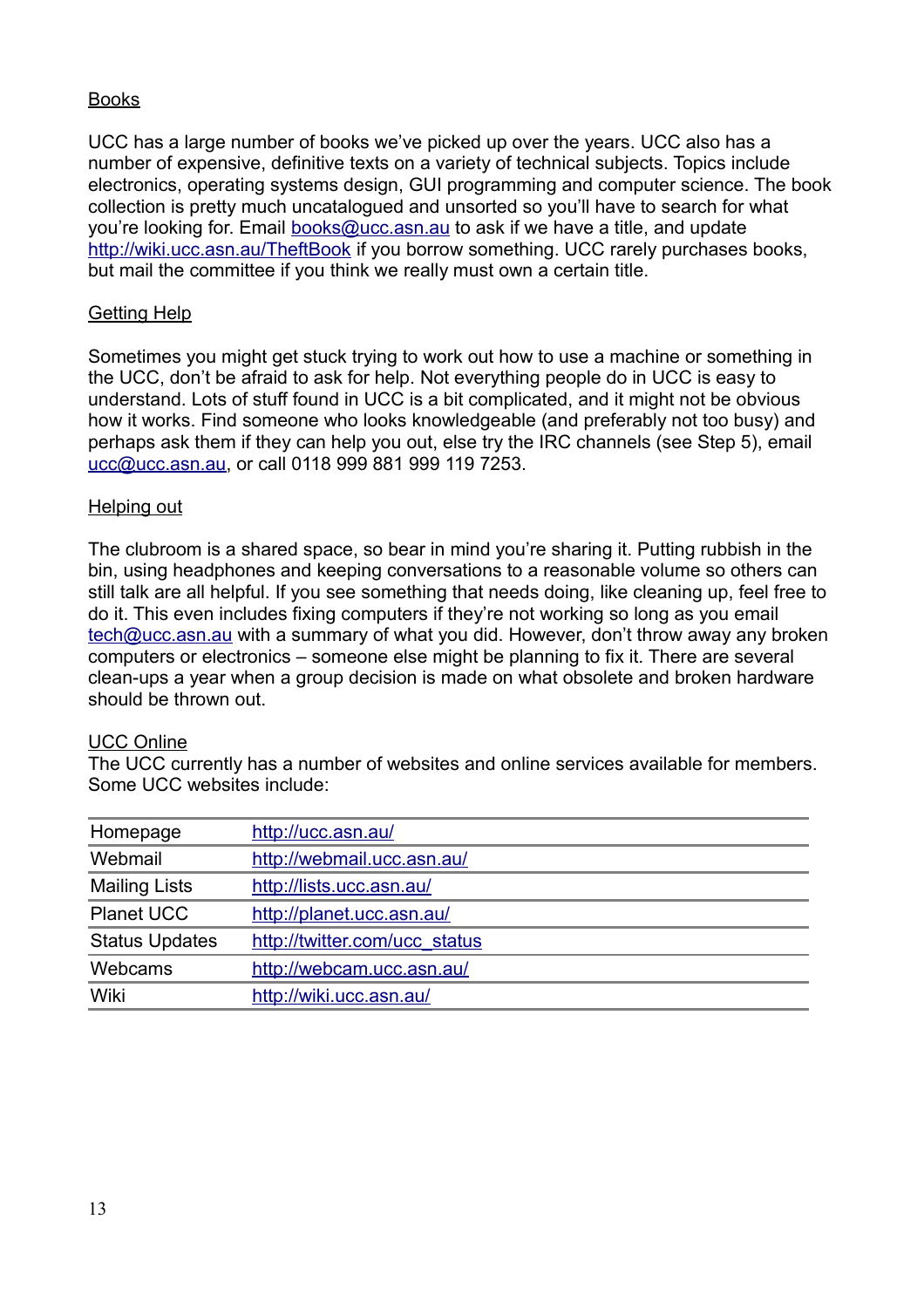# **Step 8: Learn more about UCC, do cool stuff**

#### A Little History

The University Computer Club was founded in in 1974, making it one of the oldest computer clubs in the world. UCC has had its share of (in)famous hackers, with members who have gone on to work at such prestigious organisations as IBM, Apple, Google, Microsoft (and the industry). Members of UCC have also been involved in numerous high profile open source projects, including *GNOME*, *Mozilla*, G++ (the *GNU* C++ compiler), *FreeBSD,* the *Linux* kernel, the Dropbear SSH server/client and the Squid proxy server.

Of course, not all *UCCans* are elite computer programmers: we have our fair share of sysadmins, gamers and *goons* – basically, anybody who's interested in something at least tangentially related to computers can probably find someone to talk to in the clubroom.

#### TLAs – Three Letter Acronyms

Most UCC members have a TLA to identify themselves. You don't have to choose one immediately; however, they are used at committee meetings and to refer to people in shorthand. Your TLA can be anything, as long as it's unique. Originally, TLAs had to be made up of three letters, but people are now using numbers and other ASCII characters as well.

The history behind the UCC using TLAs: they were used to log in on operating systems that used RAD40 (Radix 40) for encoding usernames. A list of known member TLAs is available online<sup>[9](#page-13-0)</sup>.

#### The UCC Committee

Like most clubs, UCC elects a committee, who are responsible for the day-to-day running of the club. The committee spends the club's money, ensures we're well stocked with Coke and snacks and organises events. In order to keep the club running smoothly, the UCC delegates certain functions to other groups, such as *Wheel*, *Coke*, and *Door* (see below).

Any member is permitted to attend a committee meeting, unless the President has declared the meeting is closed to general members. If you would like to receive reminders of the meetings, as well as the upcoming agenda, subscribe to the *committee* mailing list. For historical reasons, minutes are posted to *ucc@*, so you probably want to subscribe to that too.

<span id="page-13-0"></span><sup>9</sup> http://ucc.gu.uwa.edu.au/member/tla.ucc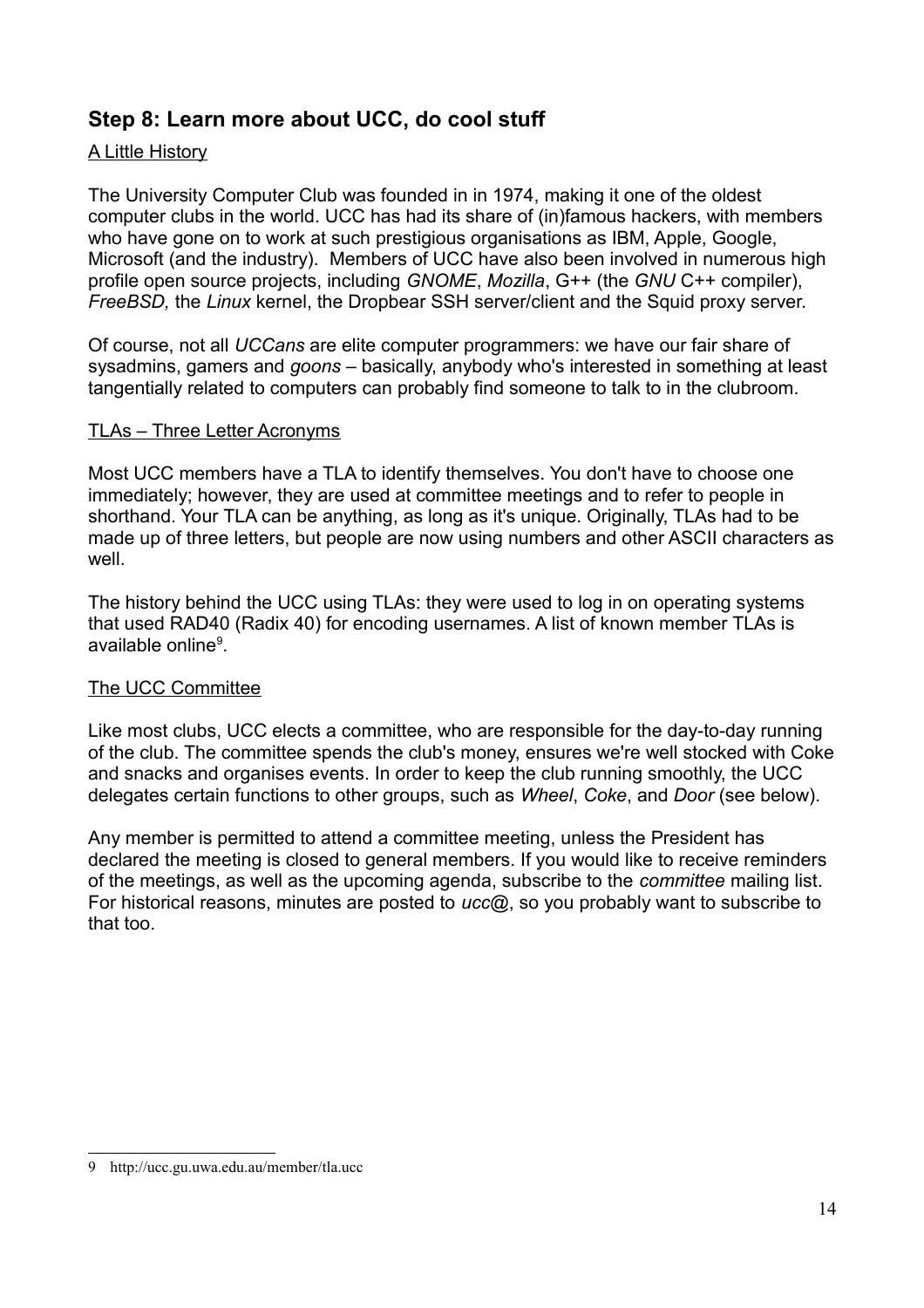# **UCC Groups**

The UCC committee delegates specific duties and responsibilities to other people in the club. These groups, traditionally modelled after UNIX groups, are referred to often. It pays to be aware of what the responsibilities of each group are.

| <b>Wheel</b><br>wheel@ucc.asn.au                               | Wheel is in charge of maintaining the club's machines. They are the<br>best people to see if you're having problems with the computers.<br>Wheel maintains its own membership, but works hand in hand with<br>Committee on issues relating to account policy. If you abuse your<br>account, it will be locked by a Wheel member. The unlocking of<br>accounts is at the discretion of Committee. Wheel have infrequent<br>meetings, where they sing the secret wheel song. |
|----------------------------------------------------------------|----------------------------------------------------------------------------------------------------------------------------------------------------------------------------------------------------------------------------------------------------------------------------------------------------------------------------------------------------------------------------------------------------------------------------------------------------------------------------|
| <b>Coke</b><br>coke@ucc.asn.au<br>(appointed by committee)     | The Coke group are the people to talk to if you want to add money to<br>your dispense account (see the section on dispense). They can also<br>credit your account for bad dispenses and other tasks related to<br>dispense.                                                                                                                                                                                                                                                |
| <b>Door</b><br>door@ucc.asn.au<br>(appointed by<br>committeee) | The Door group is responsible for the clubroom itself. Only a member<br>of door group can unlock the clubroom and keep it open for members<br>during the day. This means that if the only Door group member in the<br>room has to leave, then everyone will have to leave until another Door<br>group member arrives. Door members also have the right to remove<br>members from the room for poor behaviour.                                                              |
| <b>Webmasters</b><br>webmasters@ucc.asn.au                     | The Webmasters are charged with maintaining the UCC web<br>presence. Becoming a Webmaster usually involves showing some<br>interest in the UCC website, as well as approval from an existing<br>Webmaster or member of Wheel.                                                                                                                                                                                                                                              |
| <b>Winadmins</b><br>winadmins@ucc.asn.au                       | In response to the decreasing availability of Wheel members during<br>the day, the Winadmins group was created to give trusted members<br>administrator access to the Windows desktop machines in the<br>clubroom.                                                                                                                                                                                                                                                         |

You can see who's in each group online<sup>[10](#page-14-0)</sup> (photos are included). Alternatively, if you're looking for a member of a certain group, shouting out 'is there anyone here in *group*?' will usually get you an answer.

Unlike committee, obtaining membership to one of the UCC groups does not involve being elected. Membership of these groups entails a certain amount of trust, so you may not be allowed to join them straight away.

The exact entry requirements are often vague and it is generally accepted that you will nominate yourself once you feel you meet those requirements. Members join Wheel by invite only, and will be asked to attend a Wheel Meeting, where they too will be taught the *Secret Wheel Song*.

Do not despair if you're not made a Wheel member immediately. Sticking around and showing an interest through contribution is more important than just having the skills.

<span id="page-14-0"></span><sup>10</sup> http://ucc.asn.au/infobase/groups/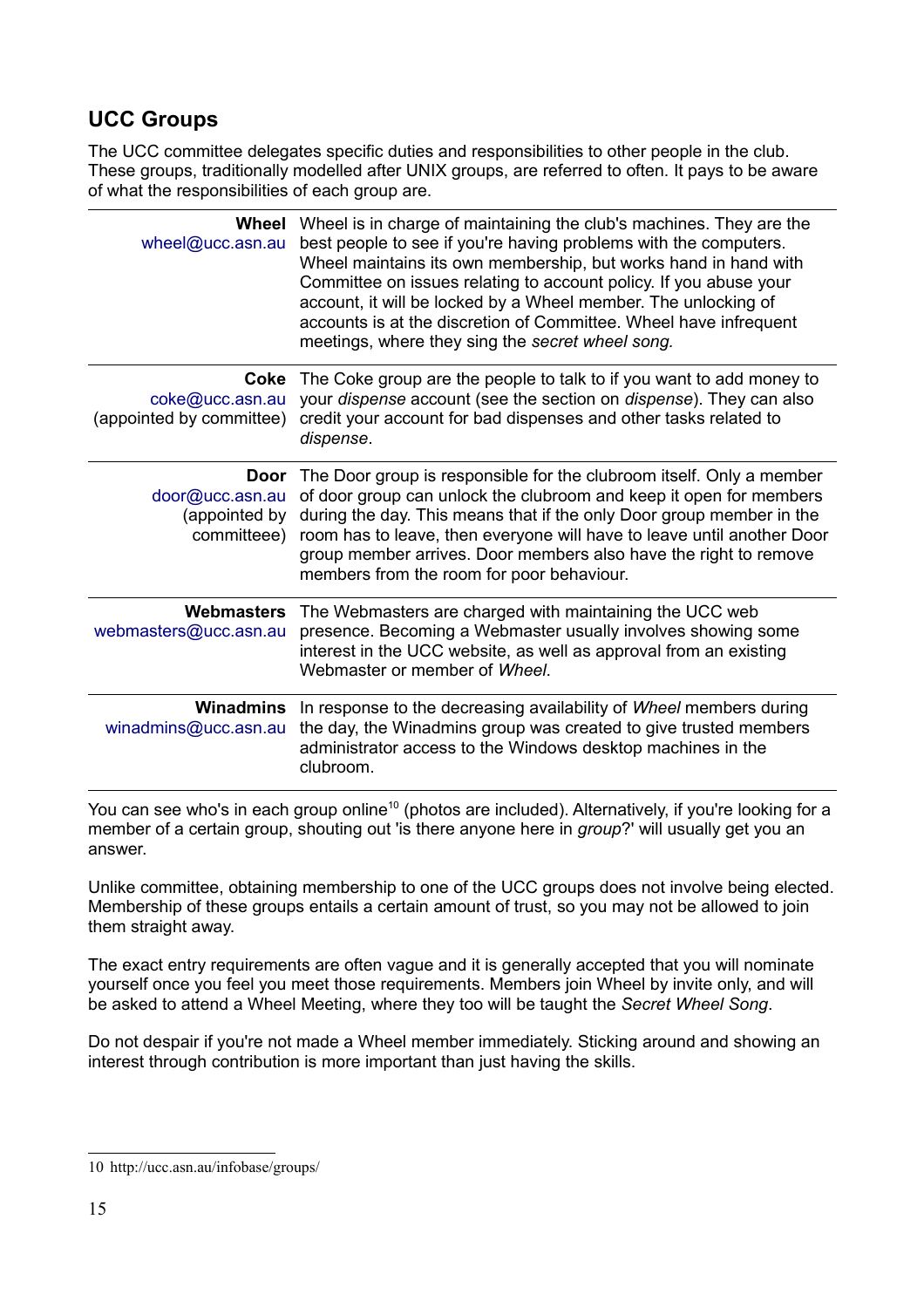# **UCC Machines**

| In the clubroom       |                                                                                                          | Services            |                             |
|-----------------------|----------------------------------------------------------------------------------------------------------|---------------------|-----------------------------|
| <b>User Servers</b>   | motsugo (Debian)<br><i>musundo</i> (OpenSolaris)<br>mussel (Xen/Debian)<br>maaxen (Windows Server '08)   | <b>Dispense</b>     | merlo                       |
|                       |                                                                                                          | <b>DNS</b>          | <i>mooneye</i> (Debian)     |
|                       |                                                                                                          | <b>Files</b>        | motsugo                     |
| <b>Oligoboots</b>     | characid (Windows/Ubuntu)<br>combtail (Windows/Ubuntu)<br>cichlid (Windows/Ubunununtu)                   |                     | mylah                       |
|                       |                                                                                                          | Games               | heathred                    |
| <b>Windows Only</b>   | catfish (Win 7)                                                                                          | Login               | mussel                      |
|                       | <i>red</i> (SPARC Ultra IIIi, Sun<br>OS)<br>caeruleus<br>(Diskless LTSP)<br>crenicara<br>(Diskless LTSP) |                     | motsugo                     |
| <b>Other Desktops</b> |                                                                                                          | Mail                | mooneye                     |
|                       |                                                                                                          | <b>Routing</b>      | <i>murasoi</i> (Debian)     |
|                       |                                                                                                          | Switching           | coconut                     |
|                       |                                                                                                          |                     | palm                        |
| <b>Printers</b>       | phosphorus<br>(HP 1320)                                                                                  |                     | olive                       |
|                       |                                                                                                          | <b>Wireless LAN</b> | <i>coromandel</i> (OpenWRT) |
| Outside the clubroom  |                                                                                                          | <b>Music</b>        | <i>robotnik</i> (Ubuntu)    |
|                       |                                                                                                          | Web (HTTP)          | mooneye                     |
| <b>Other Desktops</b> | <i>chaenopsis</i> (Diskless LTSP)                                                                        |                     | mussel                      |
| <b>Backup Servers</b> | <i>molltiz</i> (Debian)<br>(currently located in the Faculty<br>of Arts)                                 | Webcams             | camwhore                    |
|                       |                                                                                                          | <b>Xen Host</b>     | mylah                       |
|                       |                                                                                                          | <b>KVM Host</b>     | motsugo                     |

Each user has two different home directories, a (more) secure home directory hosted on *motsugo* and an insecure home directory hosted on *mylah*. Secure machines mount the insecure home directories as /away. Some machines can not be logged into by non-Wheel members.

| <b>Uses secure home directory</b> | <b>Uses insecure home directory</b> | Not for general access |
|-----------------------------------|-------------------------------------|------------------------|
| martello                          | All clubroom machines               | merlo                  |
| mussel                            | meersau                             | mylah                  |
| musundo                           | musdea                              | mooneye                |
| motsugo                           |                                     | camwhore               |
|                                   |                                     | murasoi                |

You can find out more about our machines, including exciting bits of history, on the web<sup>[11](#page-15-0)</sup>.

<span id="page-15-0"></span><sup>11</sup> http://ucc.asn.au/machines/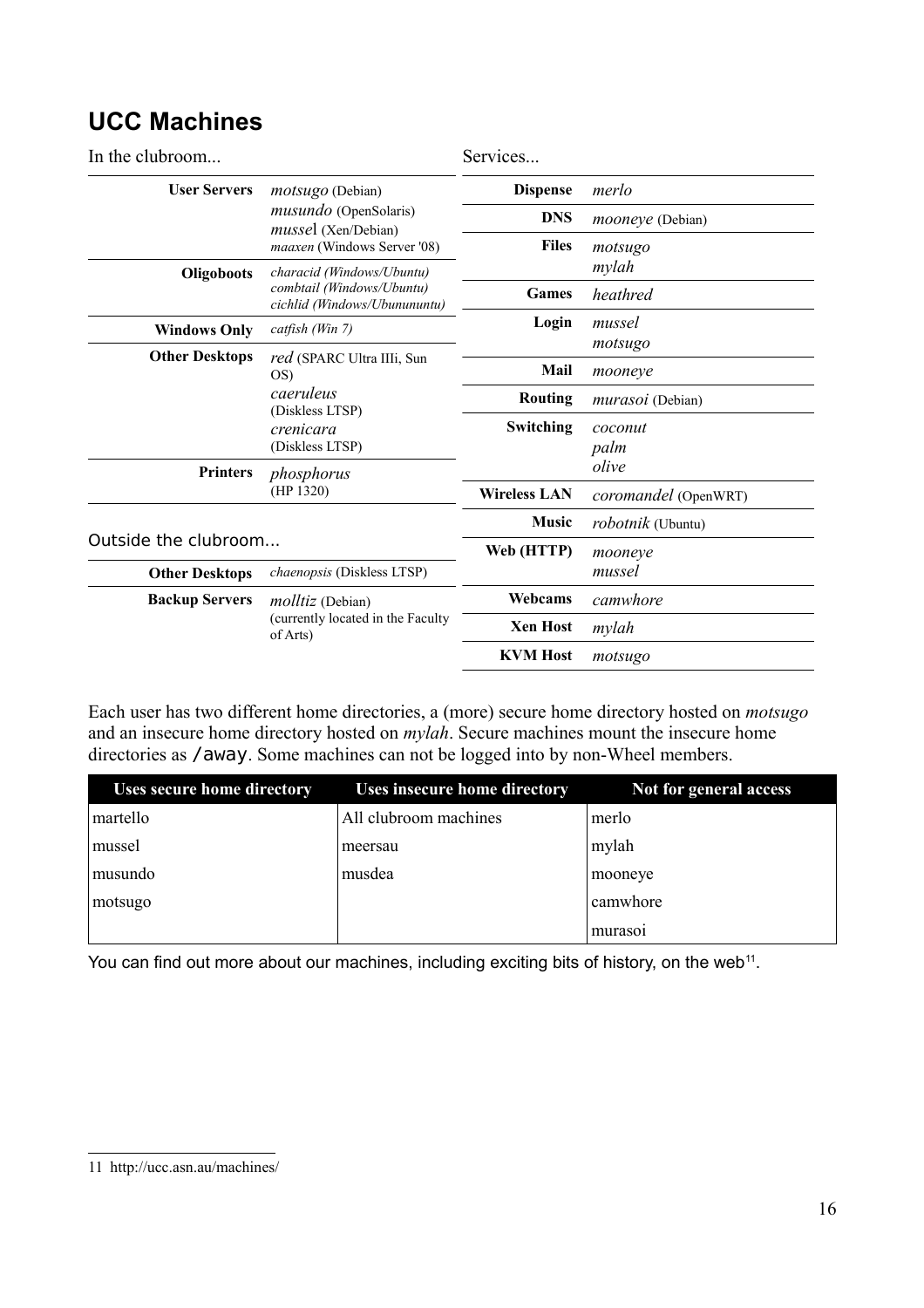# **Common UNIX Commands**

A large number of UCC's computers run some form of UNIX. If you're never encountered UNIX before, it might be a bit daunting for you. While many UNIX operating systems come with nice graphical desktops, the power is all in the text-based shell. Here are some common shell commands, in no particular order.

| <b>Command</b>                                                                           | <b>Description</b>                                                                                                                                    |
|------------------------------------------------------------------------------------------|-------------------------------------------------------------------------------------------------------------------------------------------------------|
| logout<br>(you can also use Ctrl-D)                                                      | Logs you off the system (or closes the shell). Do this before<br>you leave.                                                                           |
| Is <directory name=""></directory>                                                       | Lists the files in the given directory (like dir on DOS).                                                                                             |
| cd <directory name=""></directory>                                                       | Change to the given directory.                                                                                                                        |
| mkdir <directory name=""><br/>rmdir <directory name=""></directory></directory>          | Add/remove the specified directory (like md/rd on DOS).                                                                                               |
| pwd                                                                                      | "Print Working Directory". Displays the path of the directory you<br>are currently in.                                                                |
| more <file name=""><br/>less <file name=""></file></file>                                | Read through a file (space scrolls on a page, q will quit).                                                                                           |
| cp <source file=""/> <destination></destination>                                         | Make a copy of a file in a new place.                                                                                                                 |
| my <source file=""/> <destination></destination>                                         | Moves a file to a new place (also used for renaming files).                                                                                           |
| $rm$ <file name=""></file>                                                               | Deletes (removes) a file permanently.                                                                                                                 |
| alpine<br>elm<br>mutt                                                                    | Three different programs to use for reading your mail. alpine is<br>often easiest for first time users, although lacks some features.                 |
| nano <file name=""><br/>vim <file name=""><br/>emacs <file name=""></file></file></file> | Three different editors to edit text files. vim and emacs are<br>somewhat more complex to use than nano, but much more<br>powerful.                   |
| finger<br>who<br>w                                                                       | Check to see who else is on a machine, how long they've been<br>idle for and where they are connected from.                                           |
| w3m < <i>url</i><br>$lynx url$                                                           | Two text based web browsers. They can take a bit of skill to<br>drive. In w3m, press Ins to bring up a menu.                                          |
| ssh <host name=""><br/>ssh <username>@<hostname></hostname></username></host>            | Log in (securely) to another (UNIX) machine. Specify a<br>different username if required (e.g. for robotnik).                                         |
| ping <host name=""></host>                                                               | Ping another machine to see if it is up and what the latency<br>between you and the target is. Press Ctrl-C to cancel.                                |
| man <command name=""/>                                                                   | Displays the manual for a command. Manuals offer lots of<br>information about the command you are interested in. See man<br>man for more information. |
| top                                                                                      | Displays an updating list of current processes on the system.                                                                                         |
| ps<br>ps aux (Linux)<br>ps -ef (other UNIX)                                              | List the processes you are running on this terminal (names and<br>ids). ps aux and ps - ef display all running processes on the<br>system.            |
| kill <process id="" number=""></process>                                                 | Stop a process. kill -9 will forcibly kill a process.                                                                                                 |
| passwd                                                                                   | Change your login password.                                                                                                                           |

Many commands have summary help available from *<command name>* --help (eg ls --help) or their *man*pages (see man above).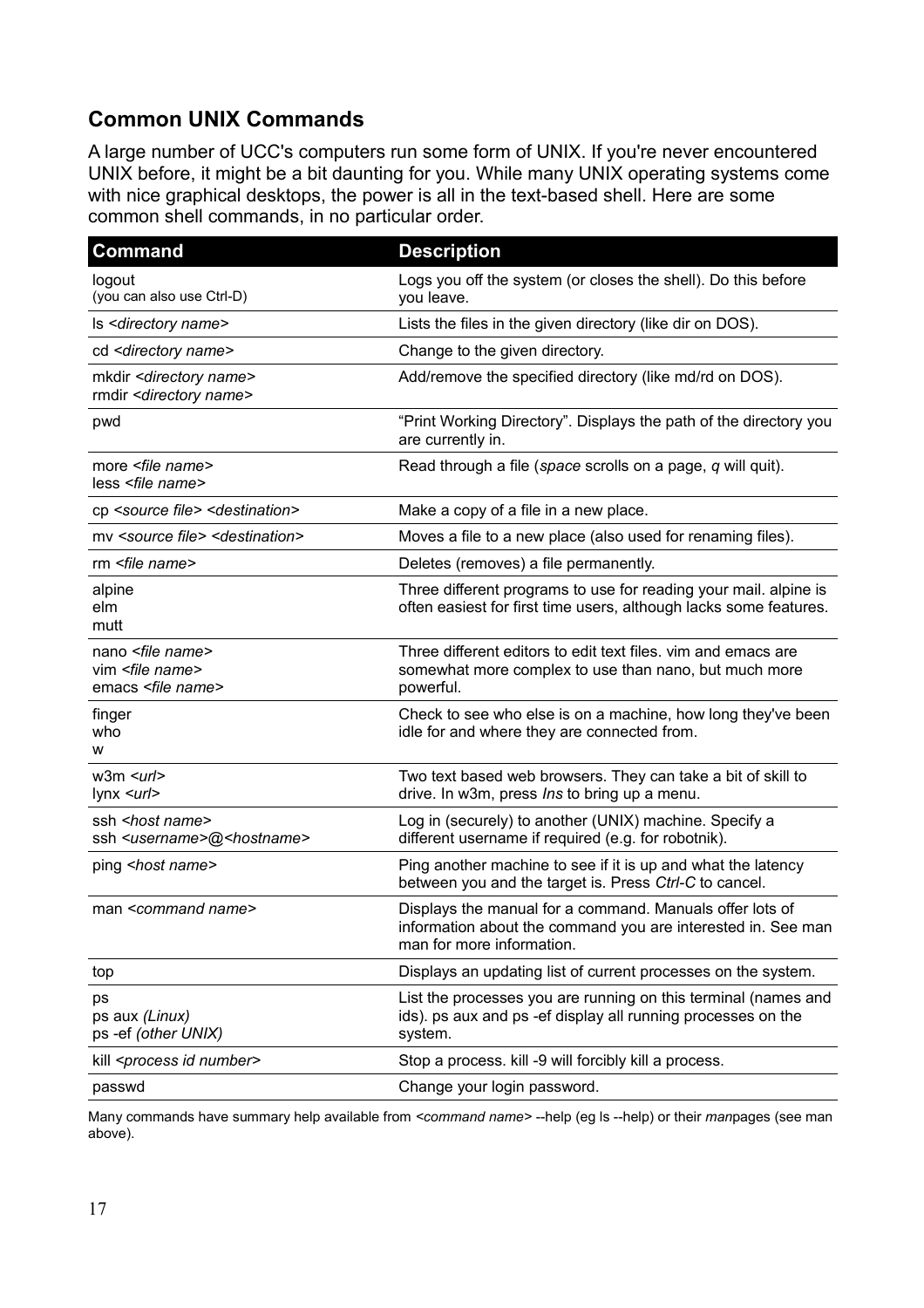# **Glossary**

|                                                                                                       | (ACC) Murphy aka. Dr ACC Murphy - A Computer Called Murphy. Dr ACC Murphy is infamous around the<br>UCC. He even receives mail!                                                                            |
|-------------------------------------------------------------------------------------------------------|------------------------------------------------------------------------------------------------------------------------------------------------------------------------------------------------------------|
|                                                                                                       | Alpha A CPU architecture produced by DEC.                                                                                                                                                                  |
|                                                                                                       | <b>BSD</b> Berkeley Systems Distribution – a UNIX developed at Berkeley, now better known through<br>the FreeBSD, NetBSD and OpenBSD UNIXes.                                                               |
|                                                                                                       | <b>blog</b> aka. weblog – sort of like a journal on the Internet (you don't have one?). Syndicated by a<br>Planet.                                                                                         |
|                                                                                                       | Coke credit If you gotta ask, you ain't got it! Coke credit is how people usually refer to money in your<br>dispense account.                                                                              |
|                                                                                                       | Coke Group The people who can put money (Coke credit) in your dispense account.                                                                                                                            |
|                                                                                                       | <b>Debian</b> a <i>Linux</i> distribution popular in UCC due to its stability and community nature.                                                                                                        |
|                                                                                                       | <b>DEC</b> Digital Equipment Corporation – made a lot of cool stuff, including the PDP and VAX<br>computers and VMS. Bought out by Compaq, who were bought out by HP.                                      |
|                                                                                                       | <b>DEC Terminal</b> A dumb serial terminal, useful for plugging into the serial console on servers (possibly via a<br>terminal server). Has a model number like vt100, vt200 or vt420.                     |
|                                                                                                       | dispense dispense started off as a way to dispense Cokes from the online Coke machine, and has since<br>grown into the way UCCans think the world should do business.                                      |
|                                                                                                       | <b>Door Group</b> the group of people charged with keep the room open, tidy and safe.                                                                                                                      |
|                                                                                                       | Firefox A web browser by the <i>Mozilla Foundation</i> , arguably the second-worst Internet browser – the<br>worst is every other browser.                                                                 |
|                                                                                                       | <b>Flame</b> Flame is the UCC MUD; however unlike most MUDs, Flame is not a game, and is mostly<br>used for chatting.                                                                                      |
|                                                                                                       | Fresher A new university student, usually also a first time UCC member.                                                                                                                                    |
|                                                                                                       | Fresher Rep Fresher Committee member, usually chosen because they look like they'll make a good worker<br>drone in the future. Represents the freshers at committee meetings, if they attend.              |
|                                                                                                       | Goon Members of a certain online forum use this term to describe themselves.                                                                                                                               |
|                                                                                                       | <b>GNOME</b> GNU Networked Object Model Environment – an open source desktop environment aimed<br>primarily at UNIX computers. Popular in UCC.                                                             |
|                                                                                                       | <b>GNU</b> GNU is Not Unix – a layer of libraries and utilities to implement a UNIX like operating<br>system, commonly used on top of Linux.                                                               |
|                                                                                                       | <b>IRIX</b> A UNIX used on machines made by SGI.                                                                                                                                                           |
|                                                                                                       | <b>Internet Explorer</b> Just use <i>Firefox</i> . No, really.                                                                                                                                             |
|                                                                                                       | kernel The core of an operating system. All operating systems have a kernel, some popular ones<br>include the Linux kernel and the Mach kernel.                                                            |
|                                                                                                       | LDAP Lightweight Directory Access Protocol, used for authentication at UCC.                                                                                                                                |
|                                                                                                       | Linux the kernel (basis) of an open source UNIX operating system that has developed quite a<br>following among computer scientists and engineers.                                                          |
|                                                                                                       | <b>loft</b> the area above the UCC that looks down into the UCC clubroom. LAN gaming and other<br>activities take place up there.                                                                          |
| machine room                                                                                          | The UCC data centre. This is the small room with the glass doors that is located within the<br>clubroom. All of our servers are kept in this room. It is locked when there is no one from<br>Wheel around. |
| mailing list a way of communicating with a very large number of people via email. The UCC has several |                                                                                                                                                                                                            |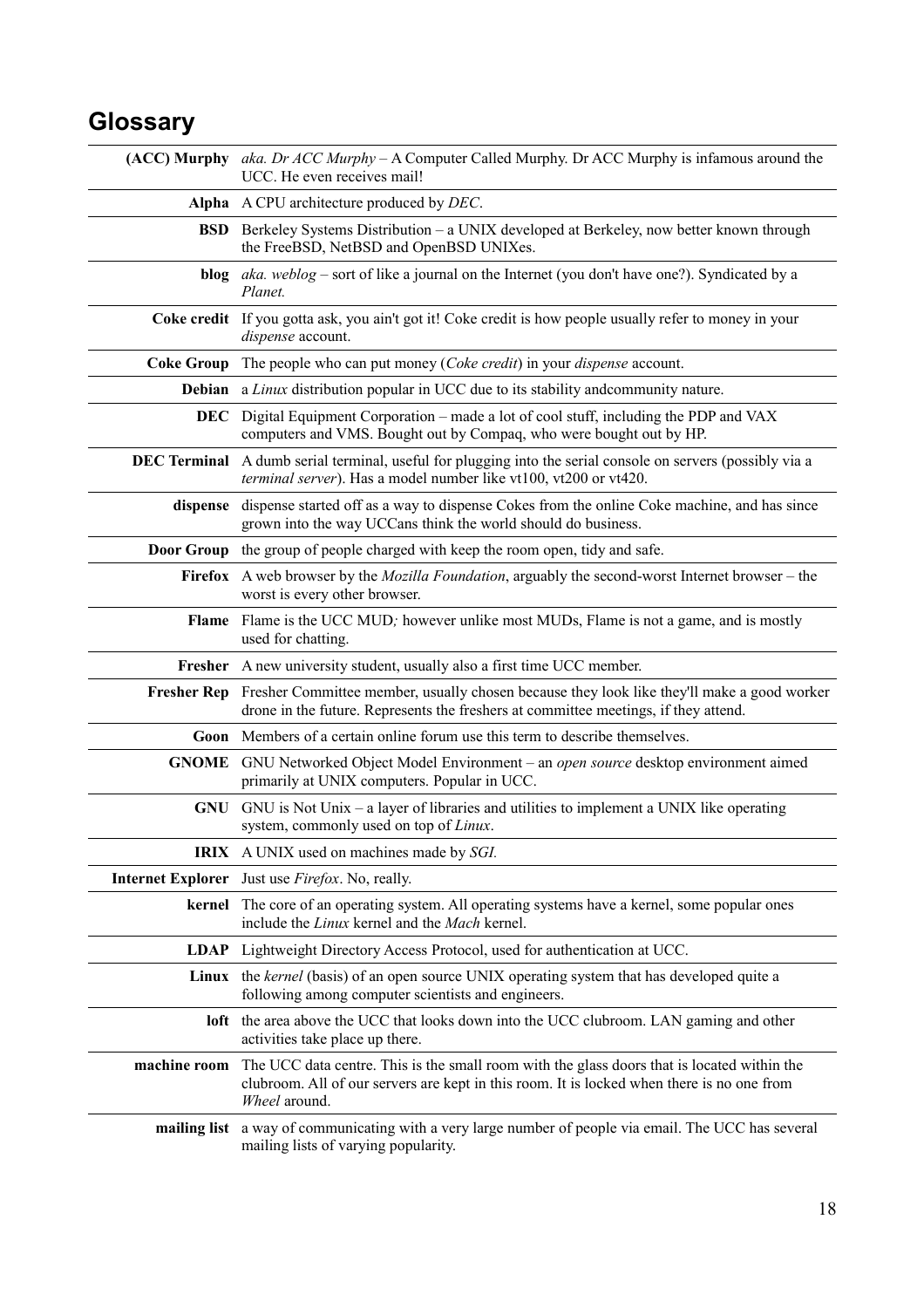|                          | MIPS Microprocessor without Interlocked Pipeline Stages - a computer architecture used<br>extensively by SGI and in the Sony PS2.                                                                                                                      |
|--------------------------|--------------------------------------------------------------------------------------------------------------------------------------------------------------------------------------------------------------------------------------------------------|
| Mozilla<br>(Corporation) | develop several open source web related products, such as Firefox and Thunderbird.                                                                                                                                                                     |
|                          | <b>OCM</b> Ordinary Committee Member – the worker drones of the UCC Committee, they do lots of<br>work, for little reward.                                                                                                                             |
|                          | <b>Oligoboot</b> boots more then one operating system (selectable when you boot).                                                                                                                                                                      |
|                          | <b>OpenSolaris</b> A UNIX developed by Sun Microsystems.                                                                                                                                                                                               |
|                          | NeXTStep An operating system developed by NeXT before they were bought out by Apple. Lots of<br>NeXTStep is incorporated into Mac OS X.                                                                                                                |
| open source              | A software ideology, where the source code to software (what is compiled into the program<br>you run) is freely available. Also known as Free Software, exactly what makes a program open<br>source is a good way to get into an argument.             |
|                          | <b>OpenSUSE</b> A much better operating system than Ubuntu (look for a green background on the login screen)                                                                                                                                           |
|                          | <b>Planet</b> A web page that syndicates <i>blogs</i> . UCC has one at http://planet.ucc.asn.au/                                                                                                                                                       |
|                          | Secret Wheel Song The song that is supposedly sung at the beginning of each Wheel meeting.                                                                                                                                                             |
|                          | SGI Silicon Graphics Incorporated - used to make cool graphics workstations such as the Indy and<br>Indigo2 machines.                                                                                                                                  |
| terminal server          | Sort of a router for serial ports, allows you to connect to one serial port from another. Usually<br>connected to DEC Terminals, servers and dispense. (It can also refer to other sorts of servers<br>which provide login sessions over the network). |
| theft book               | This is where you write down that you borrowed equipment from UCC. It has traditionally<br>been a book, but is now a page on the wiki <sup>12</sup> . Note, it is not for borrowing any tools, unless<br>permission granted by Wheel Group.            |
|                          | TLA Three Letter Acronym – a way to refer to UCC members, often used in the minutes of<br>meetings.                                                                                                                                                    |
|                          | Ubuntu A Linux distribution derived from Debian. Funded with space money.                                                                                                                                                                              |
|                          | <b>UCCan</b> someone who spends a lot of time in UCC.                                                                                                                                                                                                  |
|                          | Unifi The official way to get access to the Internet at UWA. It is replacing SNAP, which was the old<br>way to get internet. You have 1GB a day, last we checked.                                                                                      |
|                          | UniSFA the University Science Fiction Association, the ones down the hall.                                                                                                                                                                             |
|                          | WAIX WA Internet eXchange – a group of ISPs and interested bodies who peer resources on the<br>Internet for mutual benefit.                                                                                                                            |
|                          | Wheel Group the group responsible for maintaining computers, accounts and services in UCC.                                                                                                                                                             |

<span id="page-18-0"></span><sup>12</sup> http://wiki.ucc.asn.au/TheftBook